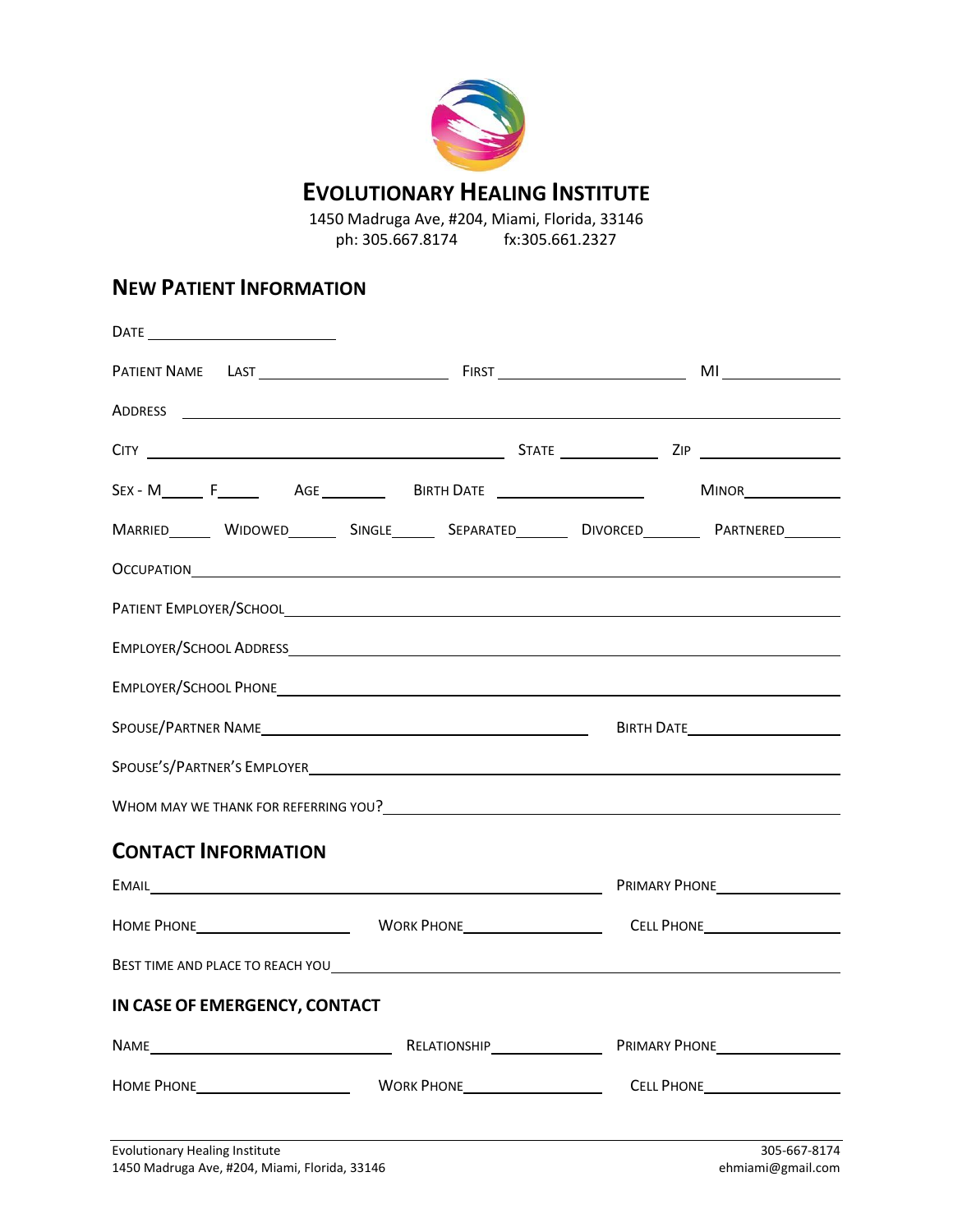## **PATIENT CONDITION**

Reason for visit

When did your symptoms first appear?<br>
<u>
When did your symptoms first appear?</u>

Mark on the picture below where you continue to have pain, numbing or tingling and rate the severity of your pain according to the scale below where 1 is least pain and 10 is severe pain.

For example – if you have severe pain in the back of your neck (2nd figure) place a "10" in that box.

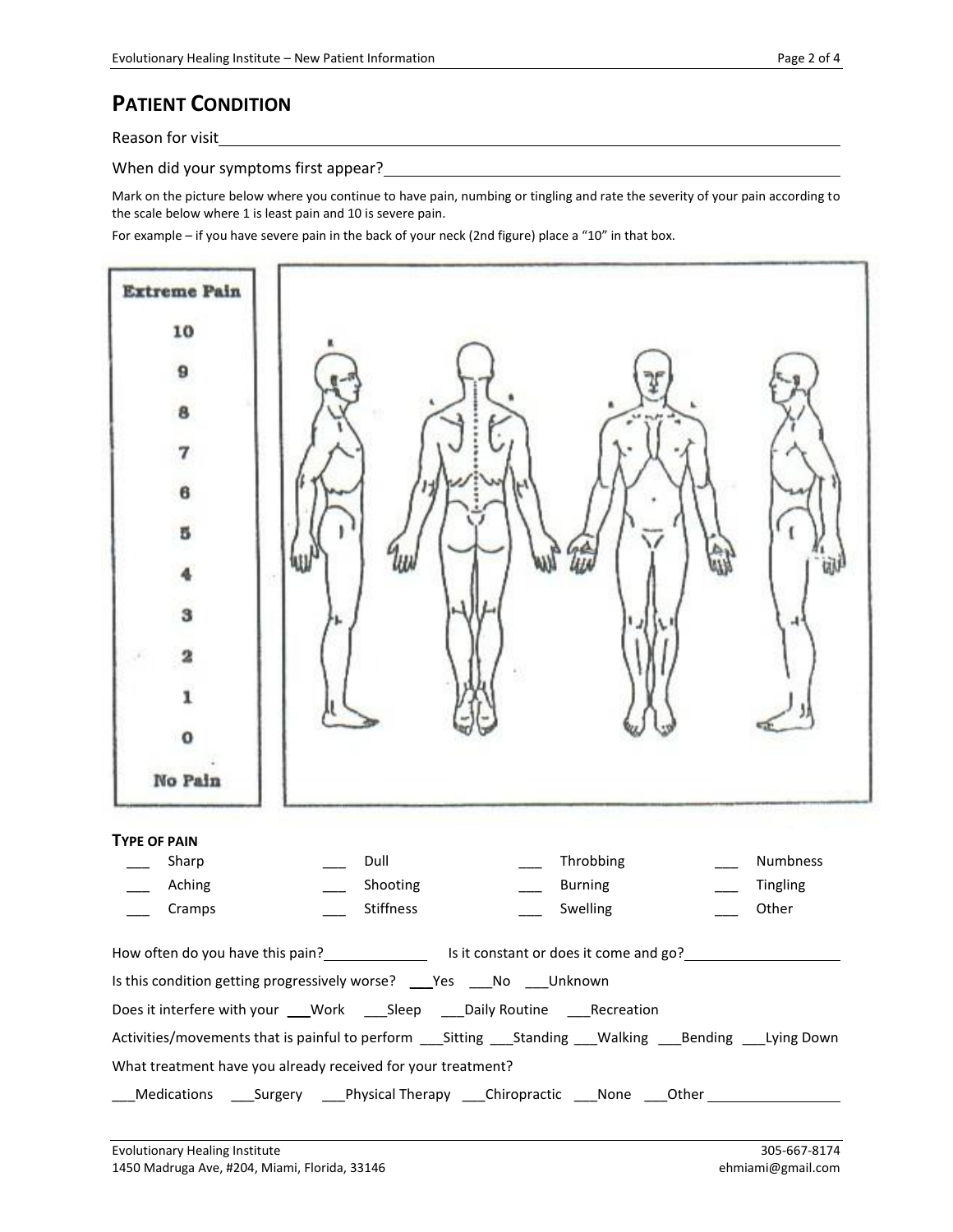## Name and Address of other Doctor(s) who have treated you for your condition

| <b>DATE OF LAST</b>                    |                                           |                                     |                                                                                                                 |  |
|----------------------------------------|-------------------------------------------|-------------------------------------|-----------------------------------------------------------------------------------------------------------------|--|
| Physical Exam________________________  |                                           | Spinal X-Ray<br><u>Spinal X-Ray</u> |                                                                                                                 |  |
| Spinal Exam<br><u>Spinal Exam</u>      |                                           | Chest X-Ray ______________________  | Urine Test and the Urine Test of the Urine Test of the Urine State of the Urine State of the Urine State of the |  |
|                                        |                                           | MRI, CT-Scan, Bone Scan             |                                                                                                                 |  |
|                                        |                                           |                                     |                                                                                                                 |  |
| <b>HEALTH HISTORY</b>                  |                                           |                                     |                                                                                                                 |  |
| Yes No                                 | Yes No                                    | Yes No                              | Yes No                                                                                                          |  |
| $\frac{1}{2}$ $\frac{1}{2}$ AIDS/HIV   | Chicken Pox                               | Liver Disease                       | <b>Rheumatoid Arthritis</b>                                                                                     |  |
| ___ ____ Alcoholism                    | $\frac{1}{\sqrt{1-\frac{1}{2}}}$ Diabetes | <b>Measles</b>                      | __ __ Rheumatic Fever                                                                                           |  |
| ___ ___ Allergy Shots                  | ___ ___ Emphysema                         | <b>Migraines</b>                    | ___ ___ Scarlet Fever                                                                                           |  |
| ___ ____ Anemia                        | Epilepsy                                  | ___ ___ Miscarriage                 | <b>Stroke</b>                                                                                                   |  |
| ___ ___ Anorexia                       | __ Fractures                              | ___ ___ Mononucleosis               | ___ ___ Suicide Attempt                                                                                         |  |
| ___ ___ Appendicitis                   | __ ___ Glaucoma                           | __ ___ Multiple Sclerosis           | ___ ___ Thyroid Problems                                                                                        |  |
| ___ ____ Arthritis                     | <b>Goiter</b>                             | Mumps                               | Tonsillitis                                                                                                     |  |
| Asthma                                 | Gonorrhea                                 | Osteoporosis                        | ___ ___ Tuberculosis                                                                                            |  |
| __ __ Bleeding Disorders               | <b>Gout</b>                               | Pacemaker                           | Tumors/Growths                                                                                                  |  |
| ___ ___ Breast Lump                    | ___ ___ Heart Disease                     | ___ ___ Parkinson's Disease         | ___ ___ Typhoid Fever                                                                                           |  |
| __ __ Bronchitis                       | ___ Hepatitis                             | __ __ Pinched Nerve                 | $\frac{1}{2}$ $\frac{1}{2}$ Ulcers                                                                              |  |
| ___ ___ Bulimia                        | $\frac{1}{\sqrt{2}}$ Hernia               | __ ___ Pneumonia                    | __ _ Vaginal Infections                                                                                         |  |
| <b>Cancer</b>                          | Herniated Disk                            | $\equiv$ $\equiv$ Polio             | <b>Venereal Disease</b>                                                                                         |  |
| __ __ Cataracts                        | $\frac{1}{\sqrt{1-\frac{1}{2}}}$ Herpes   | Prostate Problem                    | ___ ___ Whooping Cough                                                                                          |  |
| Chemical<br>$\overline{\phantom{a}}$   | High Cholesterol                          | __ Prosthesis                       | <b>Other</b>                                                                                                    |  |
| Dependency                             | Kidney Disease                            | <b>Psychiatric Care</b>             |                                                                                                                 |  |
|                                        |                                           |                                     |                                                                                                                 |  |
| <b>ARE YOU PREGNANT?</b>               | Yes<br>No<br>Due Date                     |                                     |                                                                                                                 |  |
| <b>INJURIES/SURGERIES YOU HAVE HAD</b> | <b>DESCRIPTION</b>                        |                                     | <b>DATE</b>                                                                                                     |  |
| Falls                                  |                                           |                                     |                                                                                                                 |  |
| <b>Head Injuries</b>                   |                                           |                                     |                                                                                                                 |  |
| <b>Broken Bones</b>                    |                                           |                                     |                                                                                                                 |  |
| <b>Dislocations</b>                    |                                           |                                     |                                                                                                                 |  |
| Surgeries                              |                                           |                                     |                                                                                                                 |  |
|                                        |                                           |                                     |                                                                                                                 |  |
|                                        |                                           |                                     |                                                                                                                 |  |
|                                        |                                           |                                     |                                                                                                                 |  |